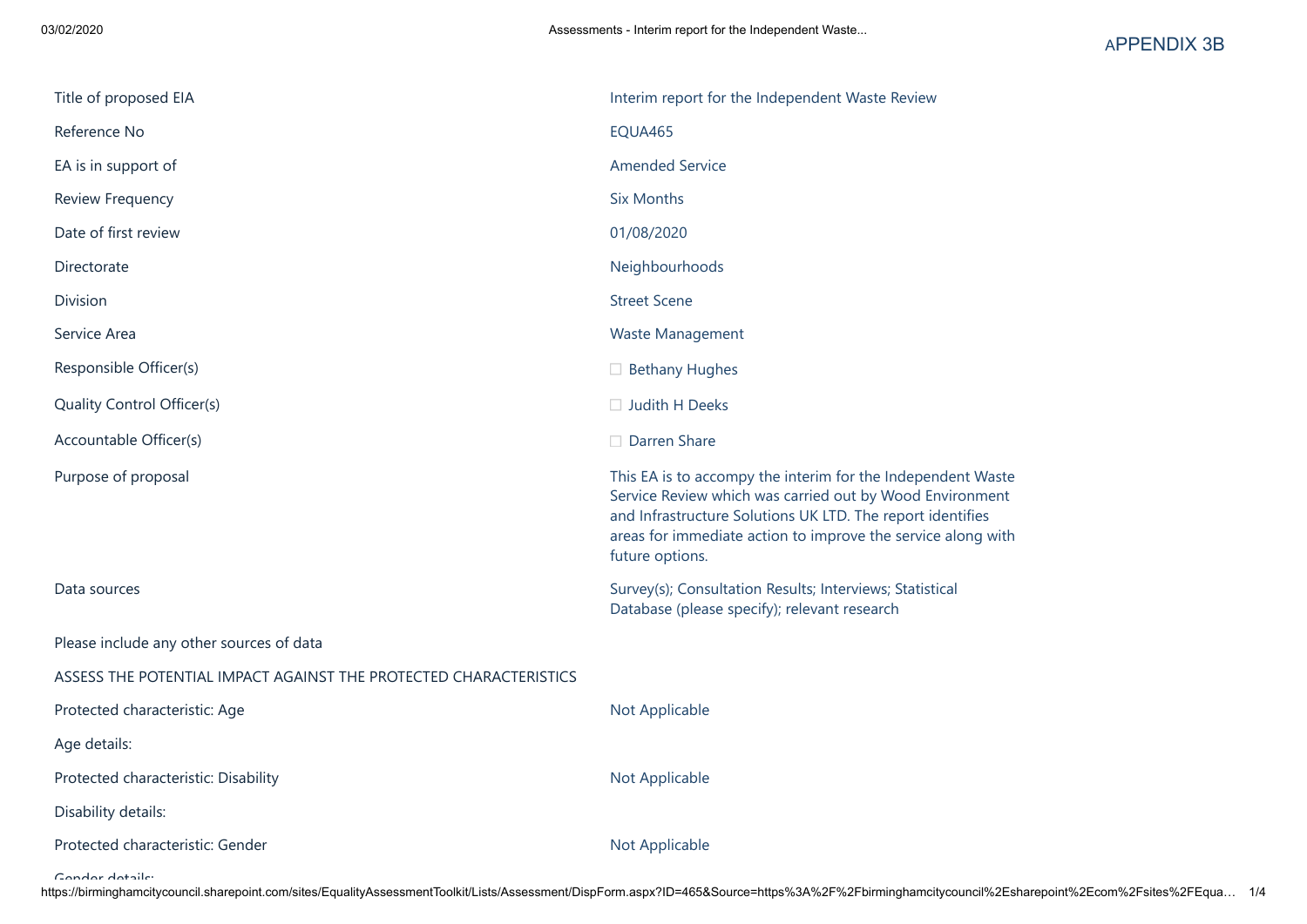| 03/02/2020<br>Genuer details.                                                      | Assessments - Interim report for the Independent Waste                                                                                                                               |
|------------------------------------------------------------------------------------|--------------------------------------------------------------------------------------------------------------------------------------------------------------------------------------|
| Protected characteristics: Gender Reassignment                                     | Not Applicable                                                                                                                                                                       |
| Gender reassignment details:                                                       |                                                                                                                                                                                      |
| Protected characteristics: Marriage and Civil Partnership                          | Not Applicable                                                                                                                                                                       |
| Marriage and civil partnership details:                                            |                                                                                                                                                                                      |
| Protected characteristics: Pregnancy and Maternity                                 | Not Applicable                                                                                                                                                                       |
| Pregnancy and maternity details:                                                   |                                                                                                                                                                                      |
| Protected characteristics: Race                                                    | Not Applicable                                                                                                                                                                       |
| Race details:                                                                      |                                                                                                                                                                                      |
| Protected characteristics: Religion or Beliefs                                     | Not Applicable                                                                                                                                                                       |
| Religion or beliefs details:                                                       |                                                                                                                                                                                      |
| Protected characteristics: Sexual Orientation                                      | Not Applicable                                                                                                                                                                       |
| Sexual orientation details:                                                        |                                                                                                                                                                                      |
| Please indicate any actions arising from completing this screening exercise.       | No further action required at this point.                                                                                                                                            |
| Please indicate whether a full impact assessment is recommended                    | <b>NO</b>                                                                                                                                                                            |
| What data has been collected to facilitate the assessment of this policy/proposal? | Full engagement and consultation taken place across the<br>workforce and Trade Unions, residents and other<br>stakeholder. THe finding of which are built into the Cabinet<br>report |
| Consultation analysis                                                              | As above                                                                                                                                                                             |
| Adverse impact on any people with protected characteristics.                       | there is no adverse impact on any of the protected<br>characteristics as this in an interim report seeking guidance<br>on the future servce provison and options.                    |

Could the policy/proposal be modified to reduce or eliminate any adverse impact? N/A

ے اور میں اس کے میں کے اس کے میں کہ اس کے میں کہ اس کے اس کے اس کے اس کے اس کے اس کے اس کے اس کا اس کے اس کے ا<br>https://birminghamcitycouncil.sharepoint.com/sites/EqualityAssessmentToolkit/Lists/Assessment/DispForm.aspx?ID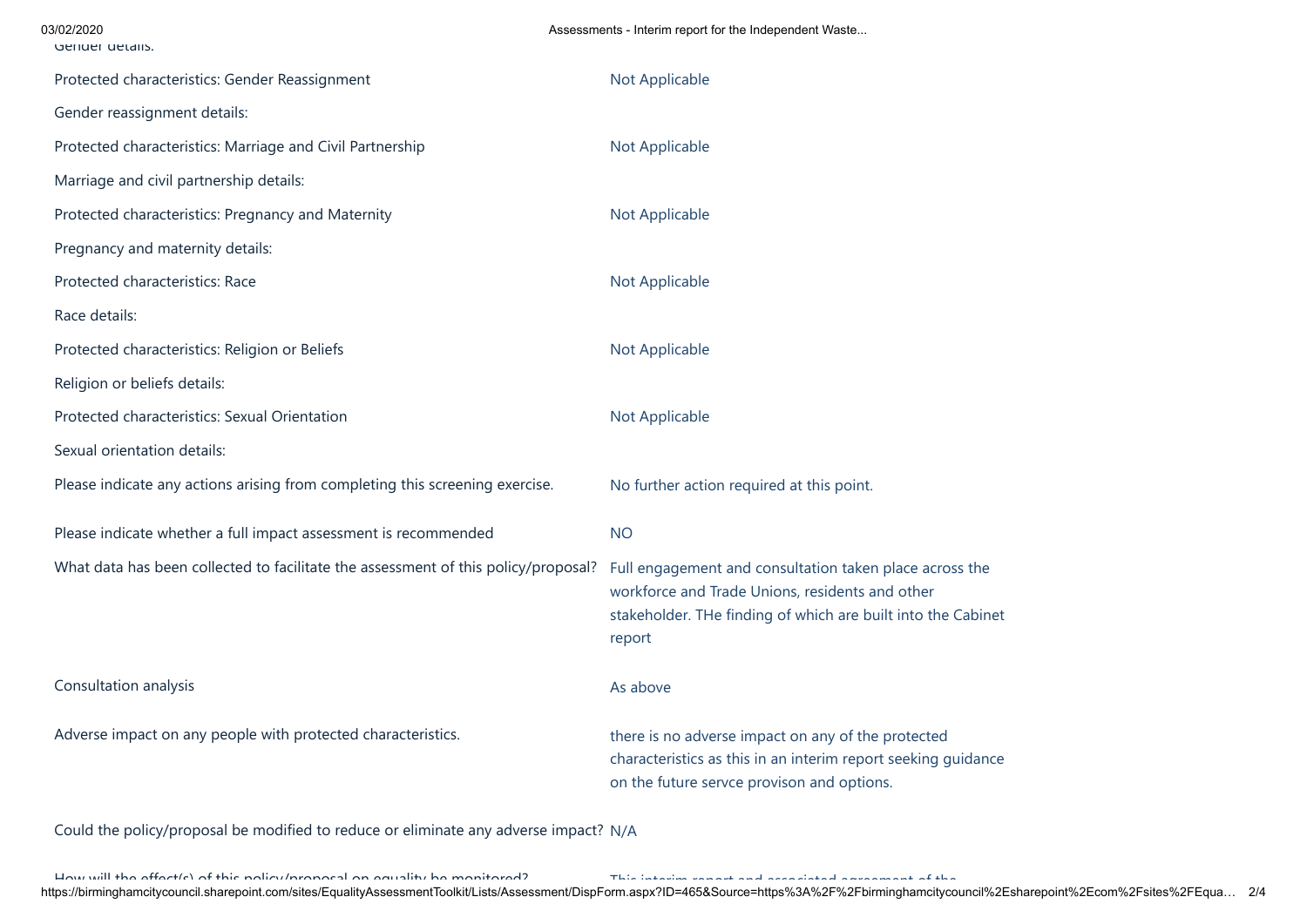| 03/02/2020<br>How will the effect(s) or this policy/proposal on equality be monitored: | Assessments - Interim report for the Independent Waste<br>inis interim report and associated agreement of the<br>recommendations within the Cabinet report will be used to<br>take forward options and the impact of these will be<br>consulted with stakeholders. |
|----------------------------------------------------------------------------------------|--------------------------------------------------------------------------------------------------------------------------------------------------------------------------------------------------------------------------------------------------------------------|
| What data is required in the future?                                                   | None. Data will be gathered to form the full report.                                                                                                                                                                                                               |
| Are there any adverse impacts on any particular group(s)                               | No                                                                                                                                                                                                                                                                 |
| If yes, please explain your reasons for going ahead.                                   |                                                                                                                                                                                                                                                                    |
| Initial equality impact assessment of your proposal                                    |                                                                                                                                                                                                                                                                    |
|                                                                                        |                                                                                                                                                                                                                                                                    |
| Consulted People or Groups                                                             |                                                                                                                                                                                                                                                                    |
| Informed People or Groups                                                              |                                                                                                                                                                                                                                                                    |
| Summary and evidence of findings from your EIA                                         | There is no impact on any of the protected characteristics at<br>this stage. Report details its initial findings from the<br>Independent Service Review.                                                                                                           |
| <b>QUALITY CONTORL SECTION</b>                                                         |                                                                                                                                                                                                                                                                    |
| Submit to the Quality Control Officer for reviewing?                                   | <b>No</b>                                                                                                                                                                                                                                                          |
| Quality Control Officer comments                                                       | I have reviewed this Equality Impact Assessment and pass it<br>for final approval for the Accountable Officer.                                                                                                                                                     |
| Decision by Quality Control Officer                                                    | Proceed for final approval                                                                                                                                                                                                                                         |
| Submit draft to Accountable Officer?                                                   | <b>No</b>                                                                                                                                                                                                                                                          |
| Decision by Accountable Officer                                                        | Approve                                                                                                                                                                                                                                                            |
| Date approved / rejected by the Accountable Officer                                    | 31/01/2020                                                                                                                                                                                                                                                         |
| Reasons for approval or rejection                                                      |                                                                                                                                                                                                                                                                    |
| Please print and save a PDF copy for your records                                      | Yes                                                                                                                                                                                                                                                                |
| Content Type: Item<br>Version: 39.0                                                    |                                                                                                                                                                                                                                                                    |

 $\overline{C}$ reated at 30/01/3030 05:35 DM by  $\Box$  Bathany Hughes

https://birminghamcitycouncil.sharepoint.com/sites/EqualityAssessmentToolkit/Lists/Assessment/DispForm.aspx?ID=465&Source=https%3A%2F%2Fbirminghamcitycouncil%2Esharepoint%2Ecom%2Fsites%2FEqua… 3/4

Close